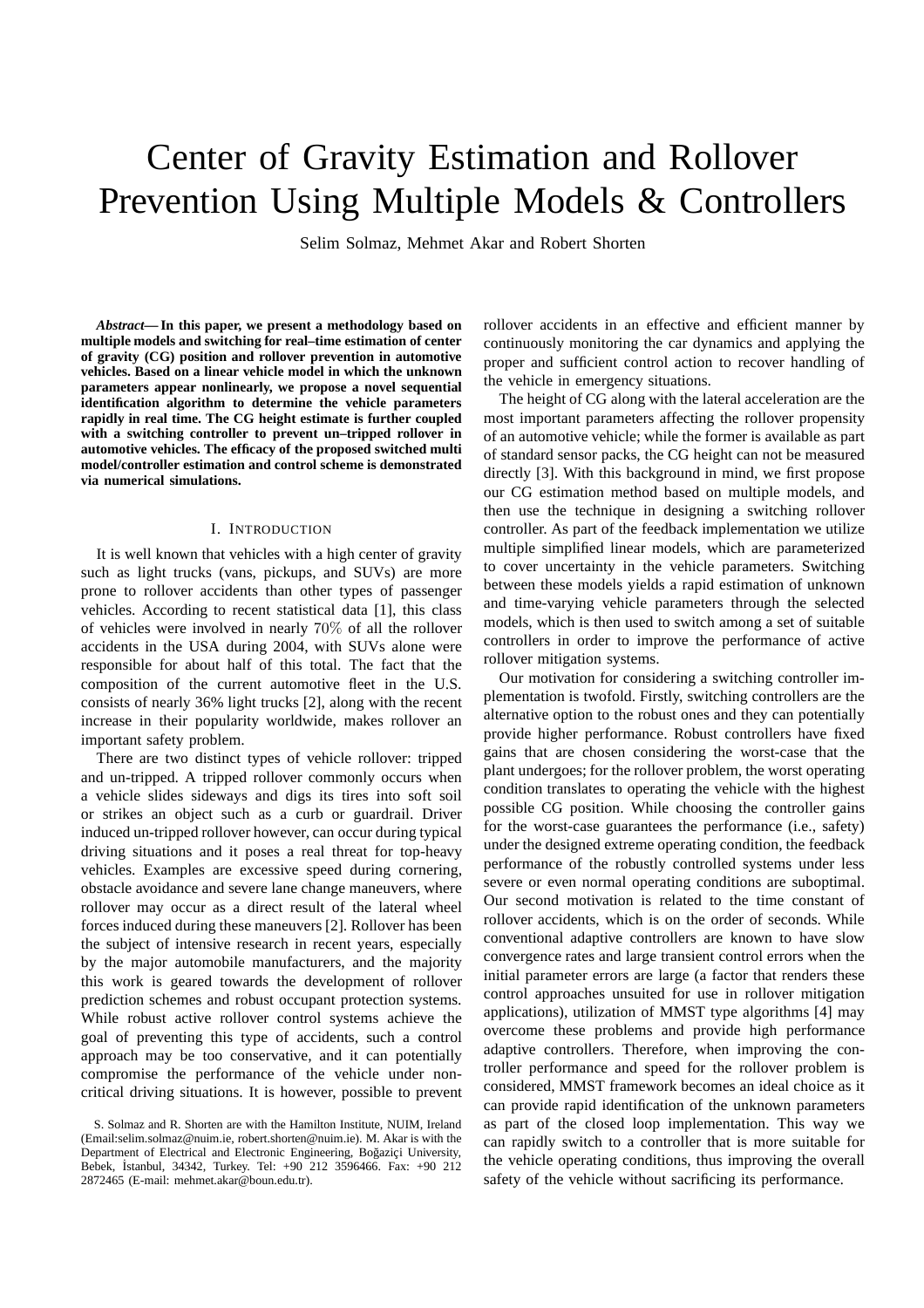TARI E I MODEL VARIABLES

| Variable              | Description                          | Value   | Unit             |
|-----------------------|--------------------------------------|---------|------------------|
| m                     | Vehicle mass                         | 1300    | kq               |
| $\mathfrak{g}$        | Gravitational acceleration           | 9.81    | $m/s^2$          |
| $v_x$                 | Initial longitudinal speed           | 30      | m/s              |
| $J_{xx}$              | Roll moment of inertia at the CG     | 400     | $kqm^2$          |
| $J_{zz}$              | Yaw moment of inertia at the CG      | 1200    | $kqm^2$          |
| L                     | Axle separation                      | 2.5     | m                |
| T                     | Track width                          | 1.5     | $\boldsymbol{m}$ |
| $l_{\nu}$             | long. CG position w.r.t. front axle  | 1.2     | m                |
| $l_h$                 | long. CG position w.r.t. rear axle   | 1.3     | m                |
| $\boldsymbol{h}$      | CG height over ground                | 0.51    | m                |
| $\epsilon$            | suspension damping coefficient       | 5000    | Nms/rad          |
| $\kappa$              | suspension spring stiffness          | 36000   | Nm/rad           |
| $C_v$                 | Front tire stiffness coefficient     | 60000   | N/rad            |
| $C_h$                 | Rear tire stiffness coefficient      | 90000   | N/rad            |
| $\delta, \beta, \phi$ | Steering angle, Side-slip angle (at  | varying | rad              |
|                       | CG), and roll angle, respectively    |         |                  |
| $\alpha_v, \alpha_h$  | Side-slip angles at the front and    | varying | rad              |
|                       | rear tire, respectively              |         |                  |
| $\psi, \phi$          | Yaw rate and roll rate, respectively | varying | rad/s            |



Fig. 1. Single track model with roll degree of freedom.

# II. SYSTEM DESCRIPTION

In this section we present the mathematical model capturing the lateral and vertical dynamics of a car. We also define the load transfer ratio as the rollover assessment criterion, and further state our assumptions regarding the actuators and vehicle parameters. For related notation, refer to Table I.

## *A. Single track model with roll degree of freedom*

This is the simplest model with combined roll and lateral dynamics, and is used to represent the real vehicle in our simulations. By assuming that the left and right tires are lumped into a single one at the axle centerline as shown on the left hand side of Fig. 1, the combined horizontal and roll dynamics of the vehicle can be compactly characterized by

$$
\begin{aligned}\n\dot{x} &= Ax + B_{\delta}\delta + B_{u}u \quad \text{with} \\
A &= \begin{bmatrix}\n-\frac{\sigma J_{x_{eq}}}{m J_{xx}v} & \frac{\rho J_{x_{eq}}}{m J_{xx}v} - 1 & -\frac{hc}{J_{xx}v} & \frac{h(mgh - k)}{J_{xx}v} \\
\frac{\sigma}{J_{xx}} & -\frac{\sigma}{J_{zz}} & 0 & 0 \\
-\frac{hc}{J_{xx}} & \frac{\sigma}{J_{xx}v} & -\frac{c}{J_{xx}} & \frac{mgh - k}{J_{xx}} \\
0 & 0 & 1 & 0\n\end{bmatrix} \\
B_{\delta} &= \begin{bmatrix}\n\frac{C_{v}J_{x_{eq}}}{m J_{xx}v} & \frac{C_{v}l_{v}}{J_{zz}} & \frac{hc}{J_{xx}} & 0\n\end{bmatrix}^{T}, \\
B_{u} &= \begin{bmatrix}\n0 & -\frac{T}{2J_{zz}} & 0 & 0\n\end{bmatrix}^{T},\n\end{aligned}
$$
\n(1)



Fig. 2. Differential braking force as control input.

where  $x = [\beta, \dot{\psi}, \dot{\phi}, \phi]^T$  is the state;  $\beta$  is the side-slip angle;  $\dot{\psi}$  is the yaw-rate;  $\dot{\phi}$  is the roll–angle and  $\sigma$ ,  $\rho$ , and  $\kappa$  are auxiliary parameters that are defined as follows:  $\sigma \triangleq C_v +$  $C_h$ ,  $\rho \triangleq C_h l_h - C_v l_v$ ,  $\kappa \triangleq C_v l_v^2 + C_h l_h^2$ . Also  $J_{x_{eq}} =$  $J_{xx} + mh^2$  denotes the equivalent roll moment of inertia. In the model  $u$  represents the total effective differential braking force acting on the wheels about the vertical axis. This force is parallel to the road, and it is positive if the effective braking is on the right wheels and negative if the effective braking is on the left wheels. Differential braking force as the control input is depicted in Fig. 2. In order to model the change in the vehicle longitudinal speed as a result of braking, we assume that the longitudinal wheel forces generated by the engine counteract the rolling resistance and the aerodynamic drag at all times. Under this assumption, the vehicle speed is approximately governed by

$$
\dot{v} = -\frac{|u|}{m}.\tag{2}
$$

#### *B. The Load Transfer Ratio, LTR<sub>d</sub>*

The vehicle load transfer ratio  $(LTR)$  is defined by

$$
LTR = \frac{\text{Load on Right Tires-Load on Left Tires}}{\text{Total Load}}.
$$
 (3)

Clearly,  $LTR$  varies within  $[-1, 1]$ , and it is equal to zero for a symmetric car that is driving straight. The bounds  $LTR \in$  $\{-1, 1\}$  are reached in the case of a wheel lift-off on either side of the vehicle. This indication capability of the  $LTR$  is useful in design of rollover prevention schemes. A dynamical approximation for the load transfer ratio, denoted  $LTR_d$ , is given as follows [2]

$$
LTR_d = -\frac{2(c\dot{\phi} + k\phi)}{mgT}.
$$
 (4)

## *C. Actuators and Vehicle parameters*

*1) Actuators:* Rollover prevention techniques may rely on several actuation mechanisms including active steering, active suspension, active roll stabilizer bars and differential braking. Among these techniques, differential braking systems can be found in almost every class of passenger vehicles through ABS (Anti-lock Braking System) and thus it has been used extensively for rollover prevention [5], [6]. It is the most effective way to manipulate the tire forces, and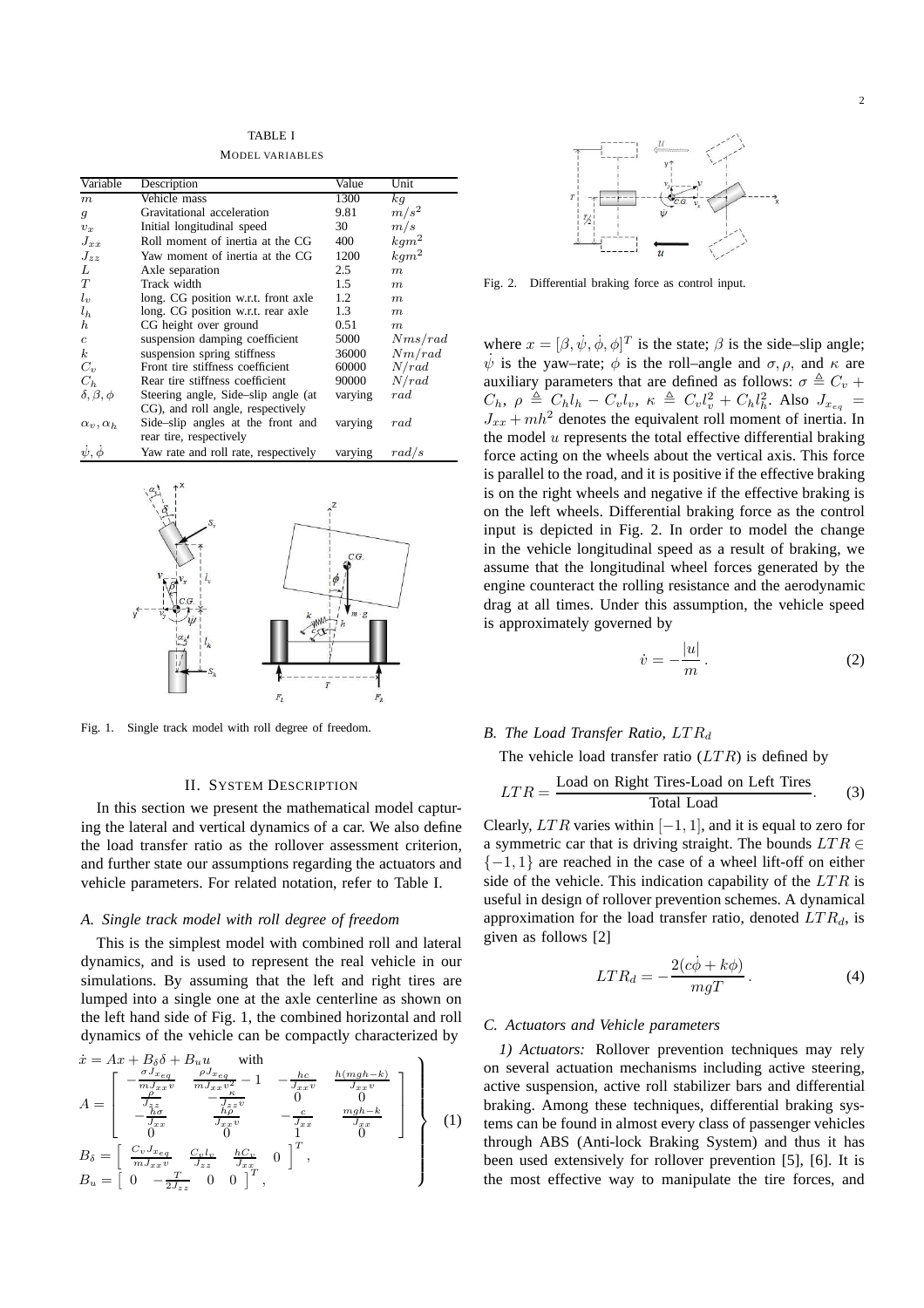it is the only one that can reduce the vehicle longitudinal speed among the afore-mentioned actuator types. Although the switching rollover controller to be described in this paper can easily be extended to other types of actuators, differential braking will be adopted in the sequel.

*2) Parameters:* We assume that vehicle mass m is known, which can be estimated as part of the braking system [2]. Furthermore  $C_v, C_h, l_v, k, c$  and h are all assumed be *unknown* parameters of the vehicle and are estimated through the multiple model identification algorithm. We further assume that these parameters vary within certain closed intervals  $C_v \in \mathbb{C}_v, C_h \in \mathbb{C}_h, l_v \in \mathcal{L}_v, c \in \mathbb{C}, k \in \mathcal{K}$  and  $h \in \mathcal{H}$ , and these intervals can be found via accurate numerical simulations as well as field tests.

#### III. VEHICLE PARAMETER IDENTIFICATION

The problem in hand is to determine the vehicle parameters that have been described in the previous section. While linear regression techniques, including least squares identification can be tried, such methods require persistently exciting input signals [7], which might impose unrealistic and dangerous maneuvers. Moreover, note that the linear model introduced in Section II is nonlinear in the unknown vehicle parameters further complicating the formulation of the estimation problem using the traditional approaches. Thus, there is a need for alternative techniques for vehicle parameter identification, which imposes no restriction on the driver input, has fast convergence rates and requires minimum additional output information (sensors).

With the above motivation in mind, we now introduce our multiple model based identification algorithm to determine the unknown vehicle parameters rapidly in real–time. To this end, a first step approach would be to setup the multiple identification models using (1) with  $u = 0$ . However in this case, the resulting parameter space will be too complex to handle. Instead we adapt a modular estimation strategy of decoupling the vehicle dynamics into subsystems by assuming a weak relationship from the roll dynamics onto the lateral.

#### *A. Identification of lateral dynamics parameters*

The identification of the longitudinal CG location  $l_v$  and the lateral tire stiffness parameters  $C_v$ ,  $C_h$  makes use of the yaw–rate equation in (1), i.e.,

$$
\ddot{\psi} = \frac{C_h l_h - C_v l_v}{J_{zz}} \beta - \frac{C_v l_v^2 + C_h l_h^2}{J_{zz} v} \dot{\psi} + \frac{C_v l_v}{J_{zz}} \delta. \tag{5}
$$

Define the filtered signals  $\omega_l \in \mathbb{R}^3$ 

$$
\dot{\omega}_l = \lambda_1 \omega_l + [\beta, \dot{\psi}, \delta]^T, \tag{6}
$$

where  $\lambda_1$  < 0. By following the standard arguments in identification [7], (5) can be rewritten as

$$
\dot{\psi} = \theta^{*T} \omega_l,\tag{7}
$$

where  $\theta^* \in \mathbb{R}^3$  represents the parameter vector, from which the vehicle parameters can be determined as follows:

l

 $\overline{\mathbf{C}}$ 

$$
v^* = \frac{L(\theta_1^* + \theta_3^*) - v(-\lambda_1 - \theta_2^*)}{\theta_1^*},\tag{8}
$$

$$
C_v^* = \frac{J_{zz}\theta_3^*}{l_v^*}, \ C_h^* = \frac{J_{zz}(\theta_1^* + \theta_3^*)}{L - l_v^*}.
$$
 (9)

The multiple model based identification algorithm to determine the longitudinal CG location  $l<sub>v</sub>$  and the tire stiffness parameters  $C_v$ ,  $C_h$  assumes that each unknown parameter belongs to a closed interval such that  $C_v \in \mathbb{C}_v$ ,  $C_h \in$  $\mathbb{C}_h$ , and  $l_v \in \mathcal{L}_v$ . These intervals are divided into certain number of grid points that can be represented as  $\mathbb{C}_v$  =  ${C_{v_1}, C_{v_2}, C_{v_3}, \ldots, C_{v_p}}$ ,  $C_h = {C_{h_1}, C_{h_2}, C_{h_3}, \ldots, C_{h_q}}$ , and  $\mathcal{L}_v = \{l_{v_1}, l_{v_2}, l_{v_3}, \dots, l_{v_r}\}\$  with dimensions  $p, q$  and  $r$ , respectively. These grid points form the  $p \times q \times r$  *fixed* identification models. Additionally, we employ one *free running adaptive model*, and one *re–initialized adaptive model* [4]. The identification error,  $e_i$ , corresponding to the  $i^{th}$  model is defined as

$$
e_i = \dot{\psi} - \hat{\dot{\psi}} = (\theta^* - \hat{\theta}_i)^T \omega_l, \qquad (10)
$$

where  $\hat{\theta}_i$  denotes the parameter of the *i*-th model. The vehicle parameters are estimated as the parameters of the  $i^*$ -th model

$$
i^* = \arg\min_{i \in \{1, 2, ..., n\}} J_i(t),\tag{11}
$$

where  $J_i(t)$  is the cost corresponding to the  $i^{th}$  identification error and is given by [4]

$$
J_i(t) = \alpha_c ||e_i(t)|| + \beta_c \int_0^t e^{-\lambda_c(t-\tau)} ||e_i(\tau)|| d\tau.
$$
 (12)

In (12),  $\alpha_c$  and  $\beta_c$  are non–negative design parameters controlling the relative weights given to transient and steady state measures respectively, whereas  $\lambda_c$  is the non–negative forgetting factor.

#### *B. Identification of roll dynamics parameters*

Given the vehicle lateral dynamics parameters,  $l_v^*, C_v^*$ , and  $C_h^*$ , we now proceed to determine the suspension parameters  $k, c$  and the CG height  $h$  by utilizing the roll dynamics equation in (1) which is given below

$$
J_{xx}\ddot{\phi} + c\dot{\phi} + k\phi = J_{xx}h\bar{\delta},\qquad(13)
$$

where the auxiliary input signal  $\overline{\delta} \in \Re$  is given by

$$
\bar{\delta} = \frac{1}{J_{xx}} \left( -(C_v + C_h)\beta + \frac{J_{zz}\theta_1}{v}\dot{\psi} + mg\phi + C_v\delta \right) \tag{14}
$$

We further define the filtered signal  $\omega_v \in \mathbb{R}^3$  as

$$
\dot{\omega}_v = \lambda_2 \omega_v + [\dot{\phi}, \phi, \bar{\delta}]^T,\tag{15}
$$

where  $\lambda_2$  < 0. Hence, the roll–rate equation (13) can be parameterized as

$$
\dot{\phi} = \Xi^{*T}\omega_v,\tag{16}
$$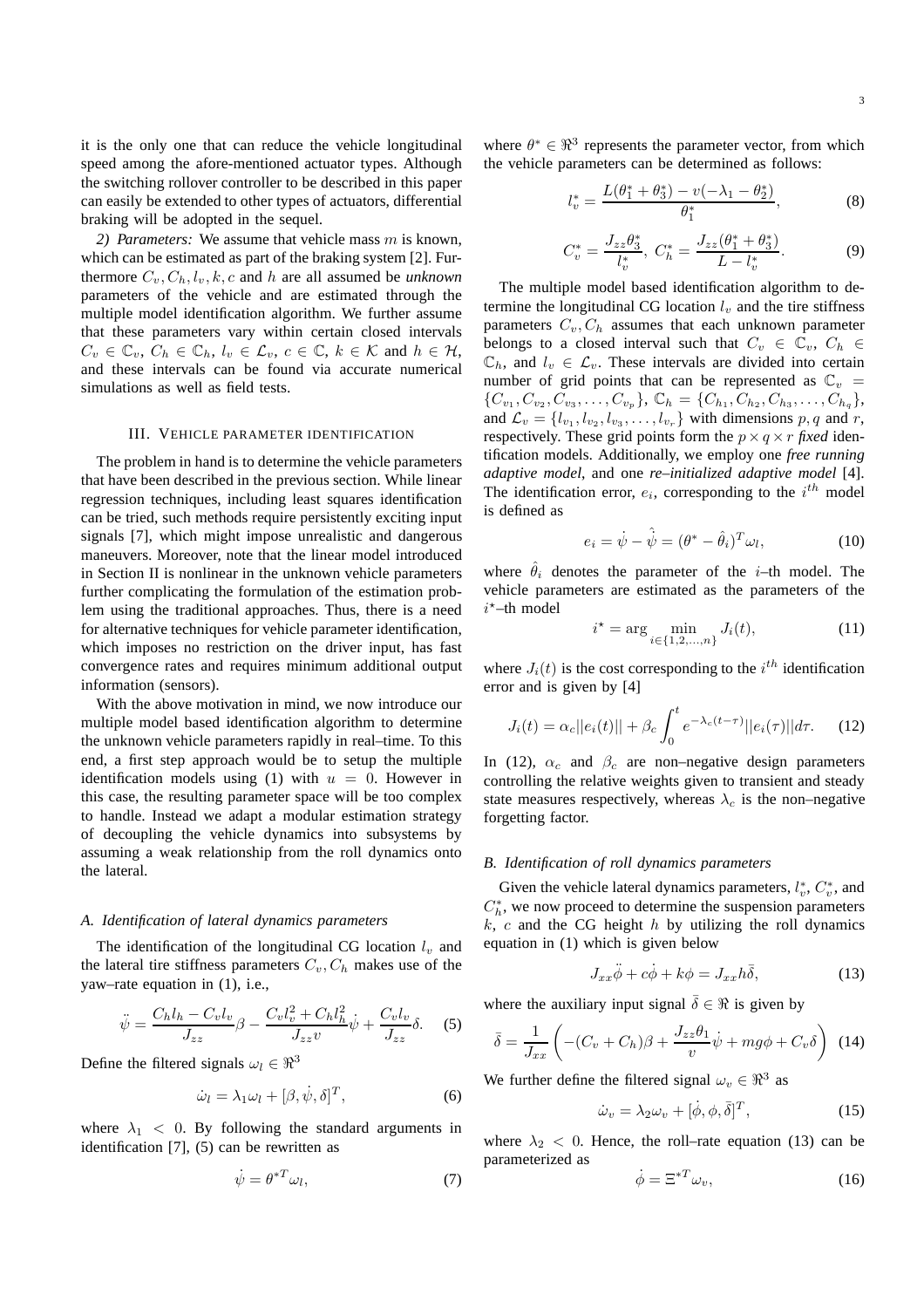where  $\Xi^* \in \mathbb{R}^3$  represents the parameter vector. The vehicle parameters suspension parameters and the CG height are related to  $\Xi^*$  as follows:

$$
c^* = (-\lambda_2 - \Xi_1^*) J_{xx}, \ k^* = -\Xi_2^* J_{xx}, \ h^* = \Xi_3^*.
$$
 (17)

Analogous to the lateral vehicle parameter estimation, each unknown parameter belongs to a closed interval such that  $h \in \mathcal{H}, k \in \mathcal{K}$ , and  $c \in \mathbb{C}$ . These intervals are divided into sufficient number of grid points and are represented as  $\mathcal{H} =$  $\{h_1, h_2, h_3, \ldots, h_p\}, \; \mathcal{K} = \{k_1, k_2, k_3, \ldots, k_q\}, \; \text{and} \; \; \mathbb{C} =$  ${c_1, c_2, c_3, \ldots, c_r}$  with dimensions p, q and r respectively. Hence we employ these  $p \times q \times r$  *fixed* models together with one *free running adaptive* and one *re–initialized adaptive* model in the multiple model extension. Once again, the identification error,  $\bar{e}_i$ , corresponding to the  $i^{th}$  model is defined as

$$
\bar{e}_i = \dot{\phi} - \hat{\dot{\phi}} = (\Xi^* - \hat{\Xi}_i)^T \omega_v, \tag{18}
$$

where  $\hat{\Xi}_i$  denotes the parameter of the *i*-th model. Subsequently, one can compute the associated cost value (12) corresponding to each identification error (18). Finally, the model that is obtained from (11) yields the roll–plane parameters, including the CG height and suspension parameters.

#### *C. Numerical Analysis*

In this section, we combine the identification schemes described above as a two step algorithm, whose first step estimates the lateral vehicle parameters  $C_v$ ,  $C_h$  and  $l_v$  at each instant, and passes these values to the second step in which we determine the suspension parameters  $c, k$  and the center of gravity height h.

Now we investigate whether the multiple model scheme using the proposed two step algorithm has any advantages over the same two step algorithm that employs conventional type adaptation. To this end, suppose we choose the vehicle parameter grid points for the fixed candidate models for the lateral dynamics as  $l_v \in \{1.01, 1.11, ..., 1.61\}, C_v \in$  $\{57600, 60100, 62600\}$ , and  $C_h \in \{87600, 90100, 92600\}$ . Similarly, we choose grid points for the fixed candidate roll plane models as  $h \in \{0.5, 0.52, ..., 0.84\}, k \in$  $\{35500, 36100, 36700\}$ , and  $c \in \{4760, 5010, 5260\}$ . We note that the simulated reference vehicle parameters of  $h^* =$ 0.51,  $k^* = 36000$ ,  $c^* = 5000$ ,  $l_v^* = 1.2$ ,  $C_v^* = 60000$ ,  $C_h^* =$ 90000 are not in the fixed candidate model parameter set. As shown in Figs. 3–4, the free running adaptive model that is initialized to the lower bounds of the intervals does worse than the proposed adaptive multiple model identification algorithm. In particular, we observe that the free running adaptive model can have a significant transient estimation error.

# IV. SWITCHING ROLLOVER CONTROLLER

We now combine the multiple model identification scheme discussed in the previous section with a paired set of controllers in order to improve the performance of active rollover mitigation systems. The controller design described



Fig. 3. CG longitudinal position and tire stiffness estimations.



Fig. 4. CG height and suspension parameter estimations.

in the sequel is based on differential braking actuators only; however, the results can be extended to other actuator types such as the active steering and active/semi-active suspension with ease.

We emphasize that for the rollover prevention problem a single robust control mechanism may be designed for the worst case scenario, i.e., for the highest possible CG height. While such a strategy makes sense, in that, safety comes first in rollover prevention, it also takes away from performance considerably as the controller will always be on. In order to possibly reduce the degradation in system performance while still preventing rollover, we therefore propose the multi model/controller implementation shown in Figure 5. Before we synthesize a paired set of controllers corresponding to each CG height configuration, we discuss the design of a single rollover controller.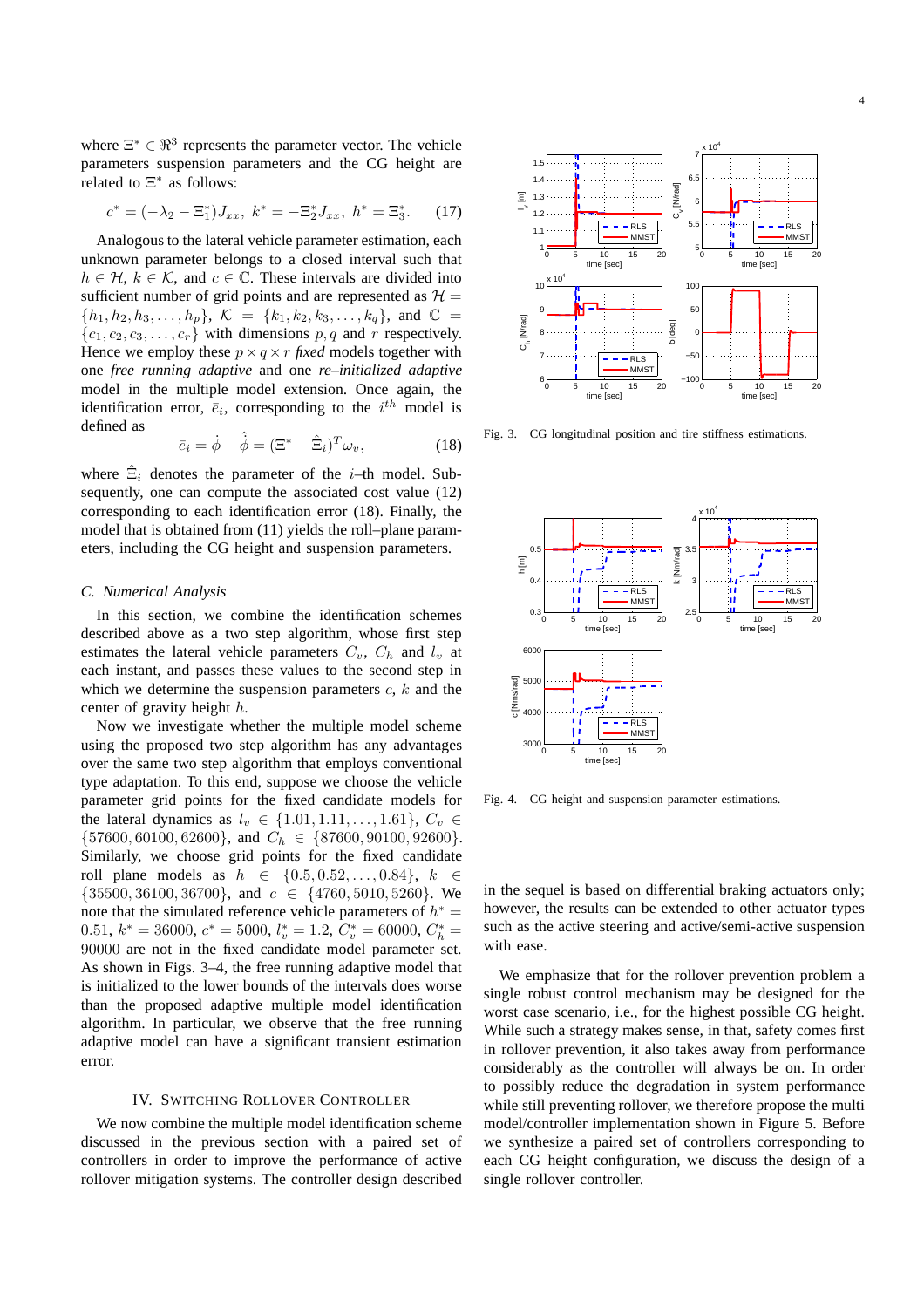

Fig. 5. Multiple model switched adaptive control structure.

#### *A. Rollover controller based on a single model*

Due its simplicity and its adequate performance in rollover prevention [5], [6], we adopt a proportional feedback controller of the form

$$
u = K_0 a_y,\tag{19}
$$

where  $a_y = v_x(\dot{\beta} + \dot{\psi})$  is the measured lateral acceleration, and the feedback gain  $K_0$  is chosen to maximize some system performance criterion. Suppose that the CG height  $h_0$  is known. In this paper, we use the single track model with roll degree of freedom in (1) to choose the feedback gain,  $K_0$ , such that the peak value of  $LTR_d$  is below some pre–specified level. In other words, we want to keep

$$
|LTR_d| \le 1,\tag{20}
$$

for the largest possible steering inputs, which is equivalent to keeping all four wheels in contact with the road and thus preventing rollover. This design is done such that (20) is satisfied for a given maximum speed  $v_{max}$  and a given maximum steering input  $\delta_{max}$ . This in turn will guarantee that  $|LTR_d| \leq 1$  for all  $|\delta| < |\delta_{max}|$  and  $v < v_{max}$ corresponding to the CG height  $h_0$ . In this respect,  $u = K_0 a_y$ is a robust controller for all CG height  $h \leq h_0$  as well.

**Comment:** Note that a disadvantage of the controller designed as above is that it is always active. In other words, it will always attempt to limit the  $LTR_d$ , even in non-critical situations, thus potentially interfering with, and annoying the vehicle driver. It therefore makes sense to activate the controller in situations only when the potential for rollover is significant [2]. One can limit this by putting a threshold output for the activation of the controllers. Since the system output considered here is the lateral acceleration, we adopt the following rule for activating the switched controllers

$$
u = \begin{cases} K_0 a_y, & \text{if } |LTR_d| \ge LTR_{thr}, \\ 0, & \text{if } |LTR_d| \le LTR_{thr}, \end{cases} \tag{21}
$$

where  $LTR_{thr}$  is a positive threshold that depends on the vehicle type and parameters (for the simulations of this paper,  $LTR_{thr} = 0.6$  has been used).

#### *B. Switched Rollover Prevention*

In the proposed multiple model/controller architecture shown in Figure 5,  $n$  identification models are paired up with  $n$  locally robust controllers. For each combination of  $h \in \{h_1, \ldots, h_p\}, k \in \{k_1, \ldots, k_q\}, \text{ and } c \in \{c_1, \ldots, c_d\}, \text{ a}$ paired local controller  $C_i \in \{C_1, C_2, \ldots, C_n\}$  is designed as discussed above; hence we have

$$
C_i: \t u_i = K_i a_y, \t i \in \{1, 2, ..., n\}, \t (22)
$$

which yields higher performance for the current values of  $h$ ,  $k$ , and  $c$ . In the execution of the proposed rollover scheme, the best model is identified based on the  $2^{nd}$  order roll plane model (13) and the corresponding controller  $C_i$  is used in rollover prevention.

# V. NUMERICAL ANALYSIS

In this section, we investigate the performance of the CG estimation algorithm, and its application in rollover prevention. The simulation results to be presented assume the set of synthetic parameters given in Table I. In the numerical simulations we assume that the lateral vehicle parameters  $l_v, C_v, C_h$  are fixed and known, but roll dynamics parameters  $k, c, h$  are unknown. The rationale for this is twofold; firstly it reduces the controller implementation complexity, thus helping with exposing the benefits of the control approach discussed in this paper. Secondly, the major parameters affecting roll dynamics behavior are  $k, c$  and h, which necessitates continuous monitoring of these parameters in rollover situations, whereas the estimation of the lateral dynamics parameters can be achieved during normal driving conditions, long before a rollover situation is likely to occur at freeway speeds. With these in mind, we use the same fixed candidate model set as in Section III-C. We emphasize that the simulated vehicle roll dynamics parameters of  $h^* = 0.51$ ,  $k^* = 36000$ ,  $c^* = 5000$  are not in the fixed candidate model parameter set. Motivated by the ease of exposition, we further assume that controller switching is based on the estimated CG height only.

For the design of local controllers, we assume a peak vehicle speed of  $v_{max} = 30[m/s]$  (i.e.  $108[km/h]$ ), which represents typical freeway driving condition for a compact passenger vehicle. The peak steering wheel input of  $\delta_{max}$  =  $100°$  (with steering ratio of  $1/18$ ) is used to design the switched controllers such that, when the vehicle is operating at  $\delta_{max}$  and  $v_{max}$ , the condition (20) satisfied for each CG height configuration, which is sufficient for mitigating rollover. We choose the controller gains  $K_n$  as small as possible to minimize the control effort. The resulting 8 controller gains are calculated as follows:

$$
K_{h>0.8} = -1550 \t, K_{0.75 < h \le 0.8} = -1350
$$
\n
$$
K_{0.7 < h \le 0.75} = -1170 \t, K_{0.65 < h \le 0.7} = -1000
$$
\n
$$
K_{0.6 < h \le 0.65} = -850 \t, K_{0.55 < h \le 0.6} = -700
$$
\n
$$
K_{0.5 < h \le 0.55} = -580 \t, K_{h \le 0.5} = -480
$$
\n
$$
(23)
$$

For the numerical simulations, we use a typical obstacle avoidance maneuver known as the Elk test with a peak